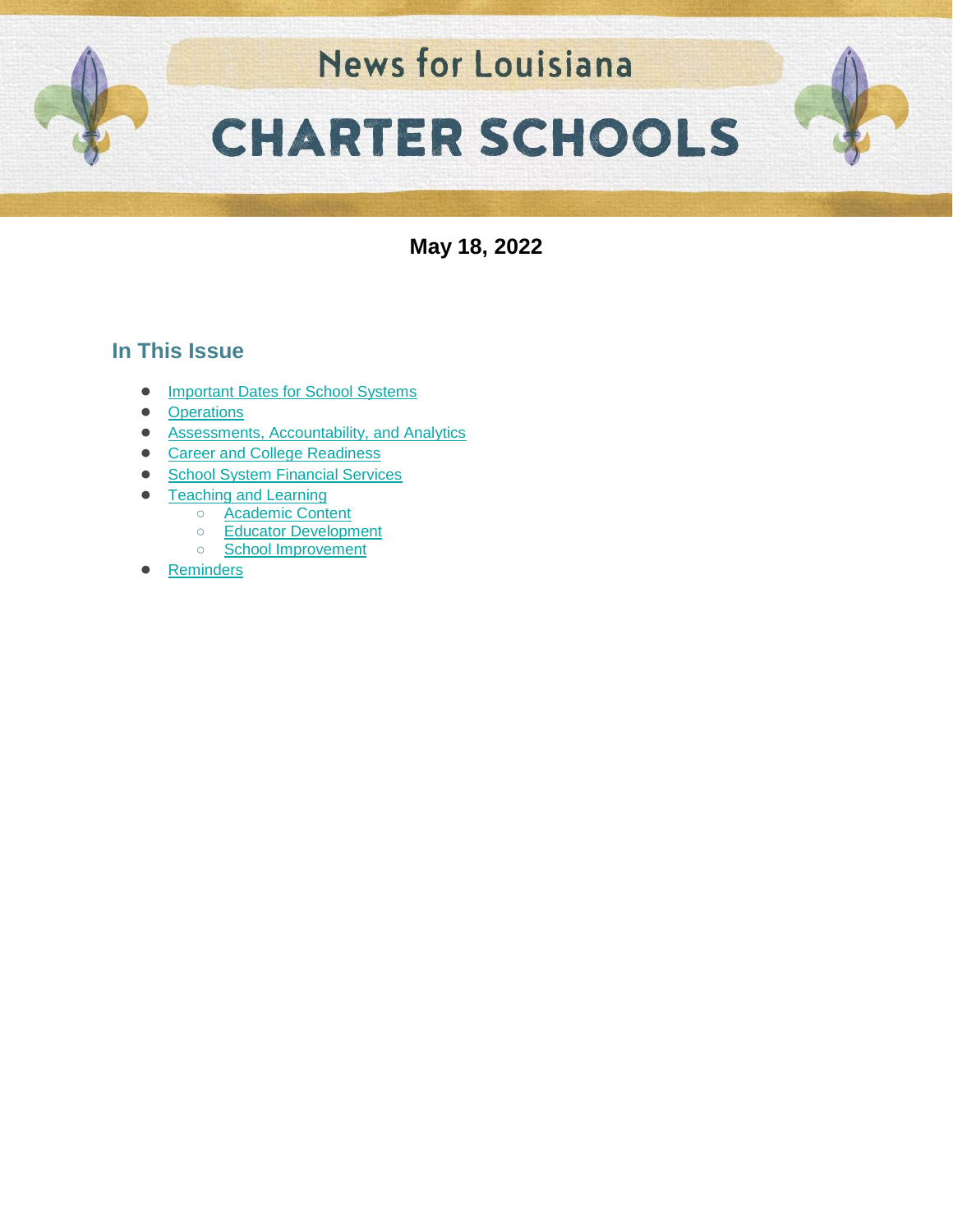# <span id="page-1-0"></span>**Important Dates for School Systems**

| <b>Office Hours</b>                                                                                                                                              |                      |  |  |
|------------------------------------------------------------------------------------------------------------------------------------------------------------------|----------------------|--|--|
| <b>Office Hours Title</b>                                                                                                                                        | <b>Zoom Link</b>     |  |  |
| Data Coordinator Office Hours                                                                                                                                    | May 19 at 1 p.m.     |  |  |
| P-EBT Data Managers Office Hours                                                                                                                                 | May 24 at 10 a.m.    |  |  |
| Early Childhood Lead Agencies Office Hours                                                                                                                       | May 24 at 3 p.m.     |  |  |
| <b>Assessment and Accountability Office Hours</b>                                                                                                                | May 24 at 3:45 p.m.  |  |  |
| <b>Monthly Calls*</b>                                                                                                                                            |                      |  |  |
| <b>Monthly Call Title</b>                                                                                                                                        | <b>Zoom Link</b>     |  |  |
| Federal Support and Grantee Relations Monthly Cal                                                                                                                | May 19 at 10 a.m.    |  |  |
| Career and College Readiness Monthly Call                                                                                                                        | May 19 at 3 p.m.     |  |  |
| <b>Education Technology Monthly Call</b>                                                                                                                         | May 26 at 9 a.m.     |  |  |
| <b>Nutrition Support Monthly Call</b>                                                                                                                            | June 7 at 1 p.m.     |  |  |
| <b>Charter Authorizers Monthly Call</b>                                                                                                                          | June 8 at 11 a.m.    |  |  |
| <b>BESE Authorized Charter School Monthly Call</b>                                                                                                               | June 8 at 3 p.m.     |  |  |
| Data Coordinator Monthly Call                                                                                                                                    | June 9 at 1 p.m.     |  |  |
| Legislative and Policy Support Monthly Call                                                                                                                      | June 20 at 10 a.m.   |  |  |
| Assessment and Accountability Monthly Call                                                                                                                       | June 21 at 3:45 p.m. |  |  |
| *Monthly call presentations are available in the School Improvement Library. View the School System Support<br>Calendar to access a complete schedule of events. |                      |  |  |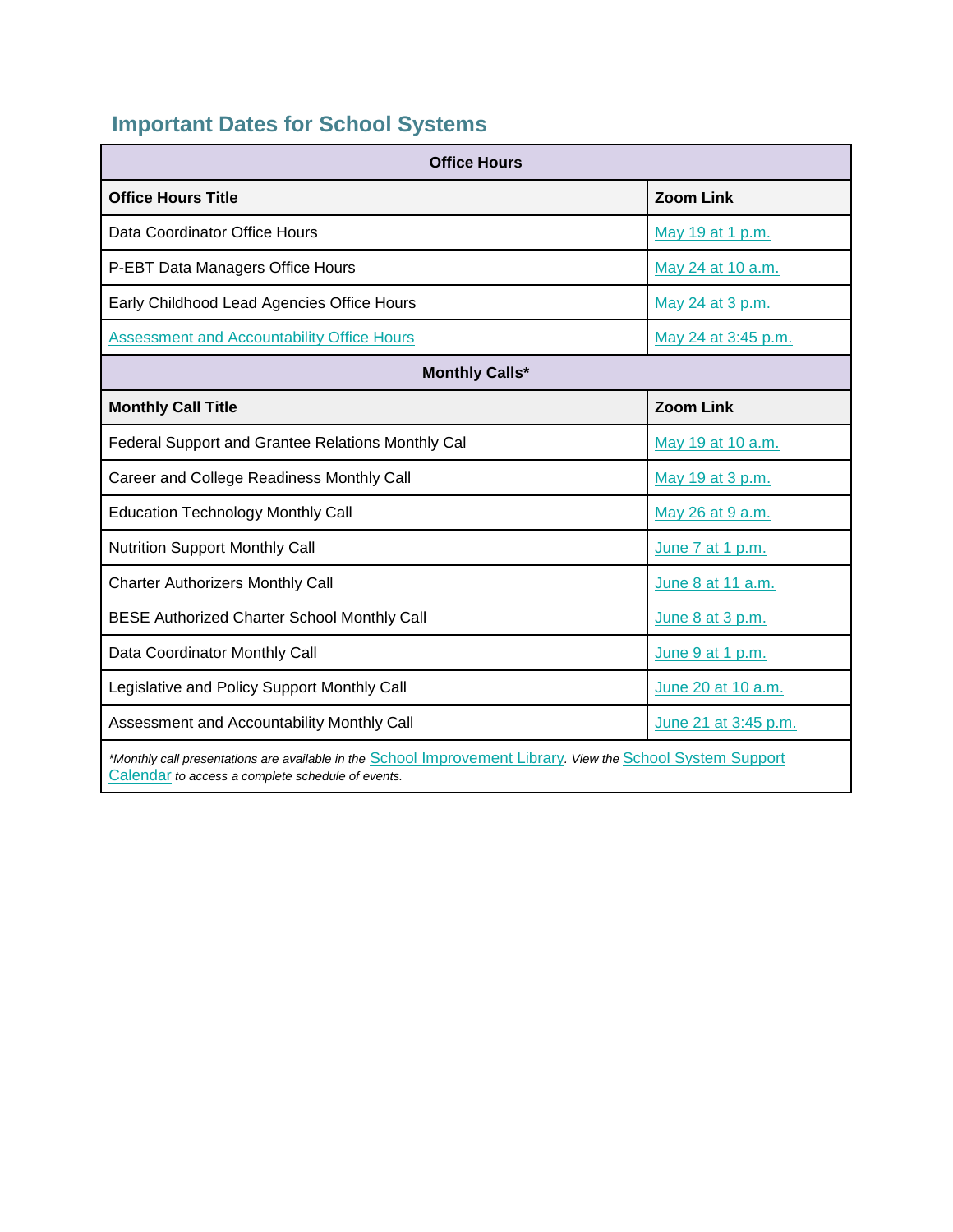## <span id="page-2-0"></span>**Operations**

#### **2021 – 22 High Cost Services Round 1 Grant Allocations Visible in eGMS Please share with IDEA Directors, Federal Program Directors and Business Managers**.

High Cost Services (HCS) Round 1 allocations are now visible in eGMS. School systems with an approved application can now create a budget by creating an amendment in the HCS Round 1 application in eGMS. School systems must create this amendment to include all students for whom an allocation was received. Budget amendments will be reviewed for eligibility and allowability as they are submitted.

**Please note that MFP/state funds included in this allocation will expire and no longer be available as of June 30. Additionally, all claims are due and must be submitted in eGMS by July 15.**

Please contact [ldoe.grantshelpdesk@la.gov](mailto:ldoe.grantshelpdesk@la.gov) with questions.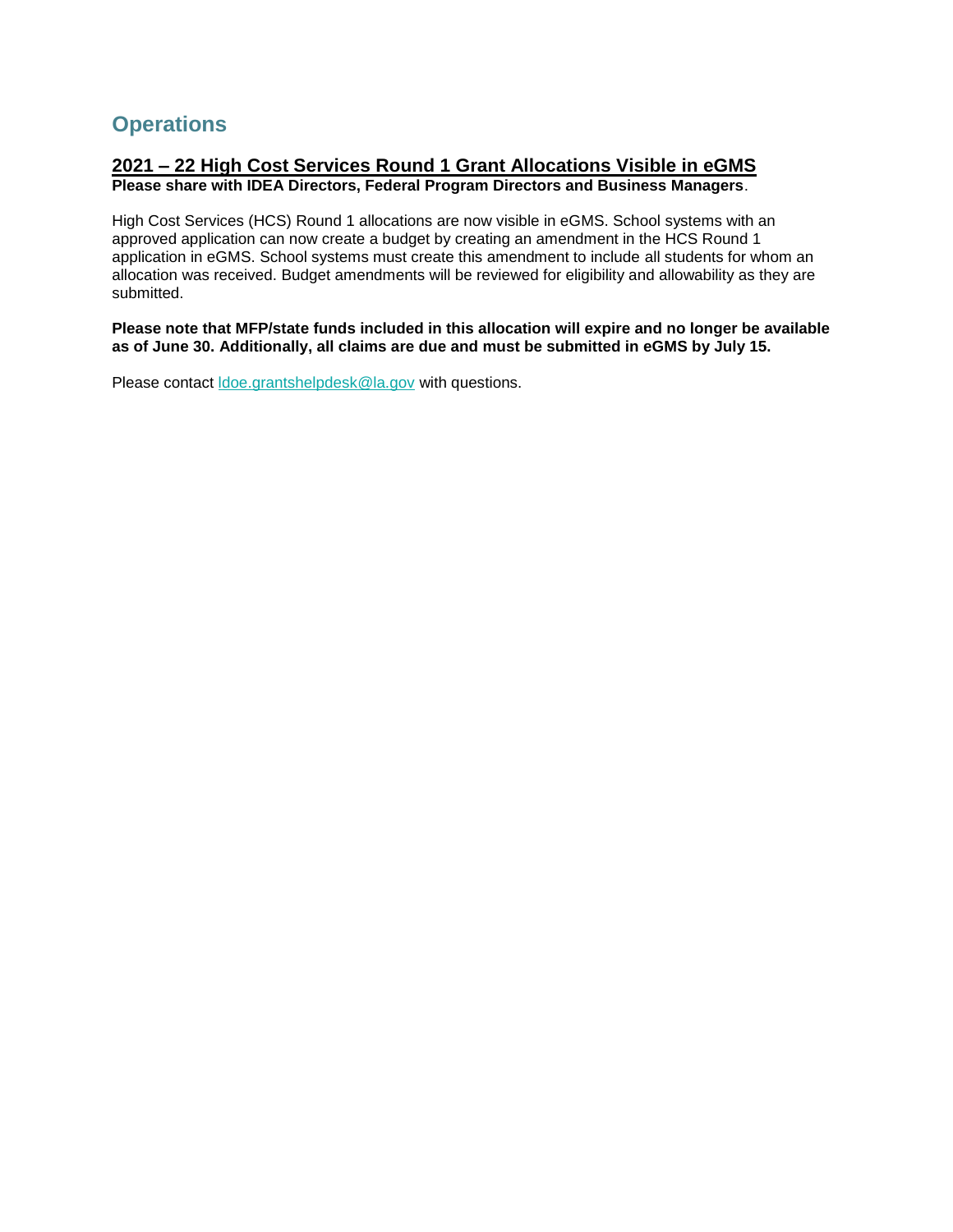## <span id="page-3-0"></span>**Assessments, Accountability and Analytics**

### **LEAP 2025**

**Please share this information with district test coordinators and school leaders.**

- May 13: End of high school testing window; all scores released in DRC INSIGHT. Please make sure that accountability codes have been applied to initial testers and students on third year assessment cohort if there is appropriate documentation to support the code.
- May 25: Last day to test grades 3-8; all irregularities and voids due to [assessment@la.gov,](mailto:assessment@la.gov) Please make sure that all students who did not test have an accountability code applied to all subjects missed if there is appropriate documentation to support the code.
- Accountability Coding:
	- Code 97 may only be used to excuse testing if the code was also used to exit the student in EdLink. This code is routinely audited.
	- There is no code for parental opt-out. Please do not apply any code on the list.
- June 9: Last day to request rescoring for LEAP 2025 high school assessments
	- See Test Coordinator Manual pages 19-20 for eligible students and form.
	- All students tested as grade 12 have been automatically rescored.
- Late July: LEAP 2025 grades 3-8 released.

Please contact [assessment@la.gov](mailto:assessment@la.gov) with questions related to LEAP 2025.

## **ELPT**

#### **Please share this information with district test coordinators and system leaders.**

- May 16: ELPT scores were released in the TIDE portal.
- Students are identified as proficient if they score 4 or 5 on all domains.
- No student should be exited from EL status unless they score proficient. This includes students with disabilities. In 2022-2023, some students will be eligible for ELPT Connect, an assessment for students with significant cognitive disabilities, so there is no longer justification for exiting students early.

Please contact [assessment@la.gov](mailto:assessment@la.gov) with questions.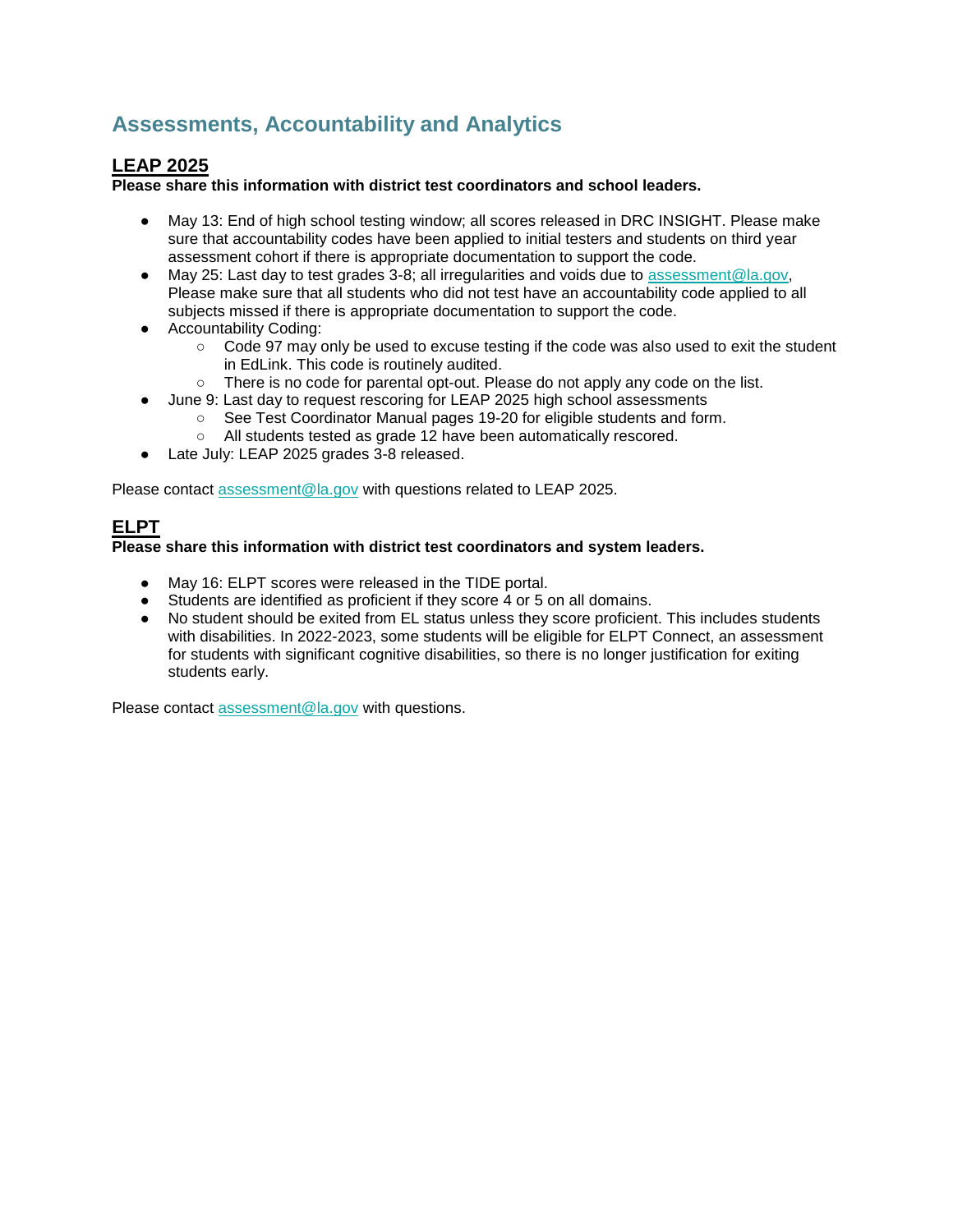#### **Louisiana Assessment Literacy Initiative**

**Please share this announcement with school system leaders and school leaders.**

The LDOE, in partnership with the Center for Assessment, launched the Assessment Literacy Initiative in the 2021–2022 school year. The goal of the Initiative is to cultivate assessment literacy among Louisiana educators in order to improve student learning.

The LDOE is expanding the Initiative for the 2022–2023 school year and will partner with up to 20 teams of educators from across the state. Each team will include one school system leader, one school leader, and two teachers (one ELA and one social studies). Teams will participate in a series of professional learning modules throughout the year that will consist of six three-hour virtual sessions, with independent practice activities between sessions. To apply, school leaders should complete th[e](https://docs.google.com/forms/d/e/1FAIpQLSc8wPVFqk3Qb062CCda0bGbANSellkZSzrizltgLqMdvPPreQ/viewform?usp=sf_link) [interest survey](https://docs.google.com/forms/d/e/1FAIpQLSc8wPVFqk3Qb062CCda0bGbANSellkZSzrizltgLqMdvPPreQ/viewform?usp=sf_link) by **June 30, 2022**.

To learn more, attend the session Assessment Literacy: Transforming Assessment Conversations at the Teacher Leader Summit, where participants from the first year of the Louisiana's Assessment Literacy Initiative will share what they learned and how it affected assessment practices.

Please contact [assessment@la.gov](mailto:assessment@la.gov) with questions.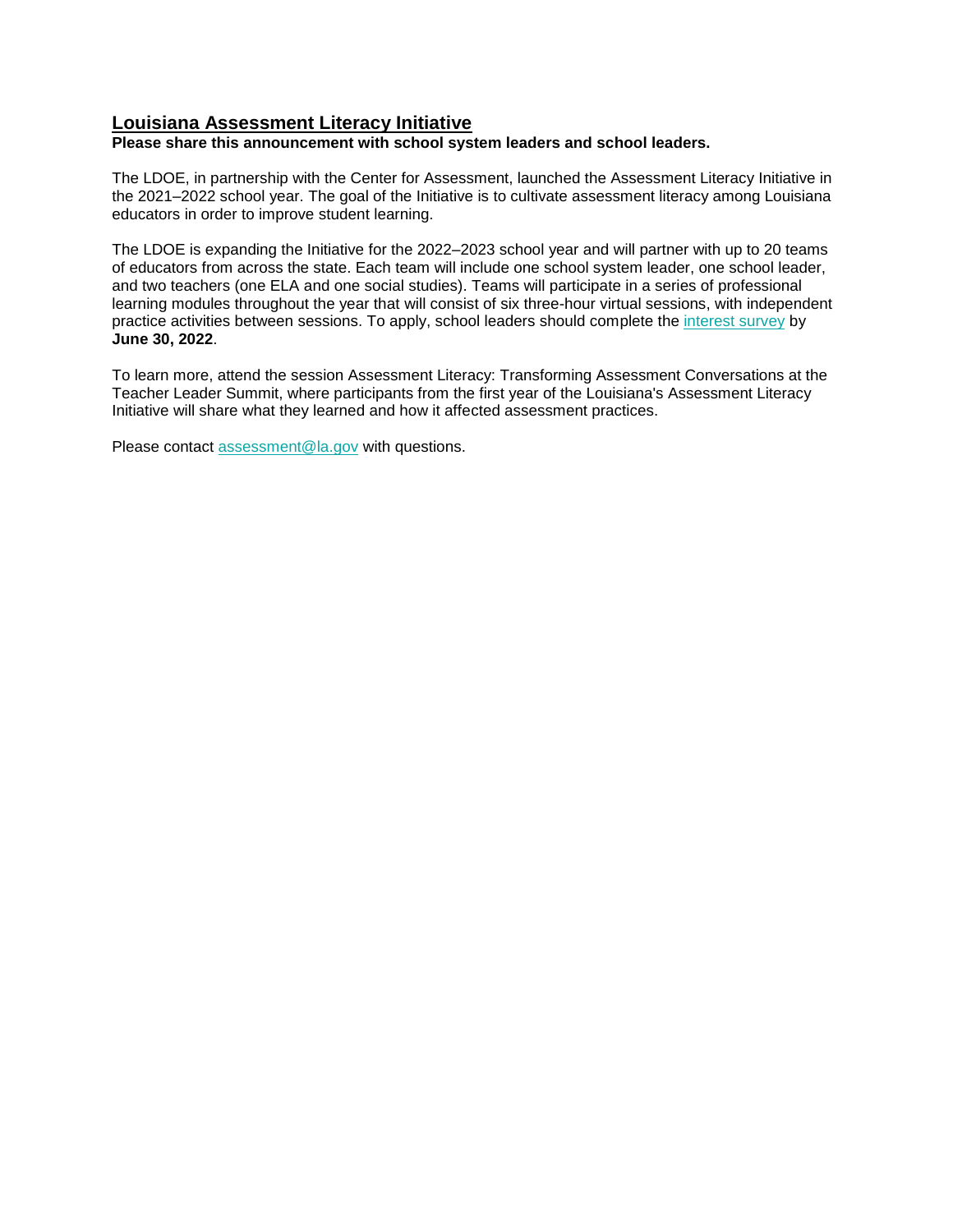## <span id="page-5-0"></span>**Career and College Readiness**

#### **2022-2023 Pupil Progression Plan Webinar**

**Please share with school system administrators.**

The Pupil Progression Plan (PPP) is the comprehensive plan developed and adopted by each school system, based on student performance. The plan also addresses student placement, promotion, retention, and specific policy decisions of the school system.

The Department will hold this webinar to address the submission of the 2022-2023 PPP. Prior to the meeting, all PPP templates and guidance will be posted in the School Policy library.

- **Webinar Date and Time**: May 24 at 9 a.m.
- **Webinar Link**: [https://ldoe.zoom.us/j/92424782178](https://ldoe.zoom.us/j/92424782178?pwd=M281V1ZXdElaTHNUcnRtaWxBbE5WZz09)
- **Webinar Phone Number**: 312-626-6799
- **Meeting ID**: 924 2478 2178

Please contact [ppp@la.gov](mailto:ppp@la.gov) with questions.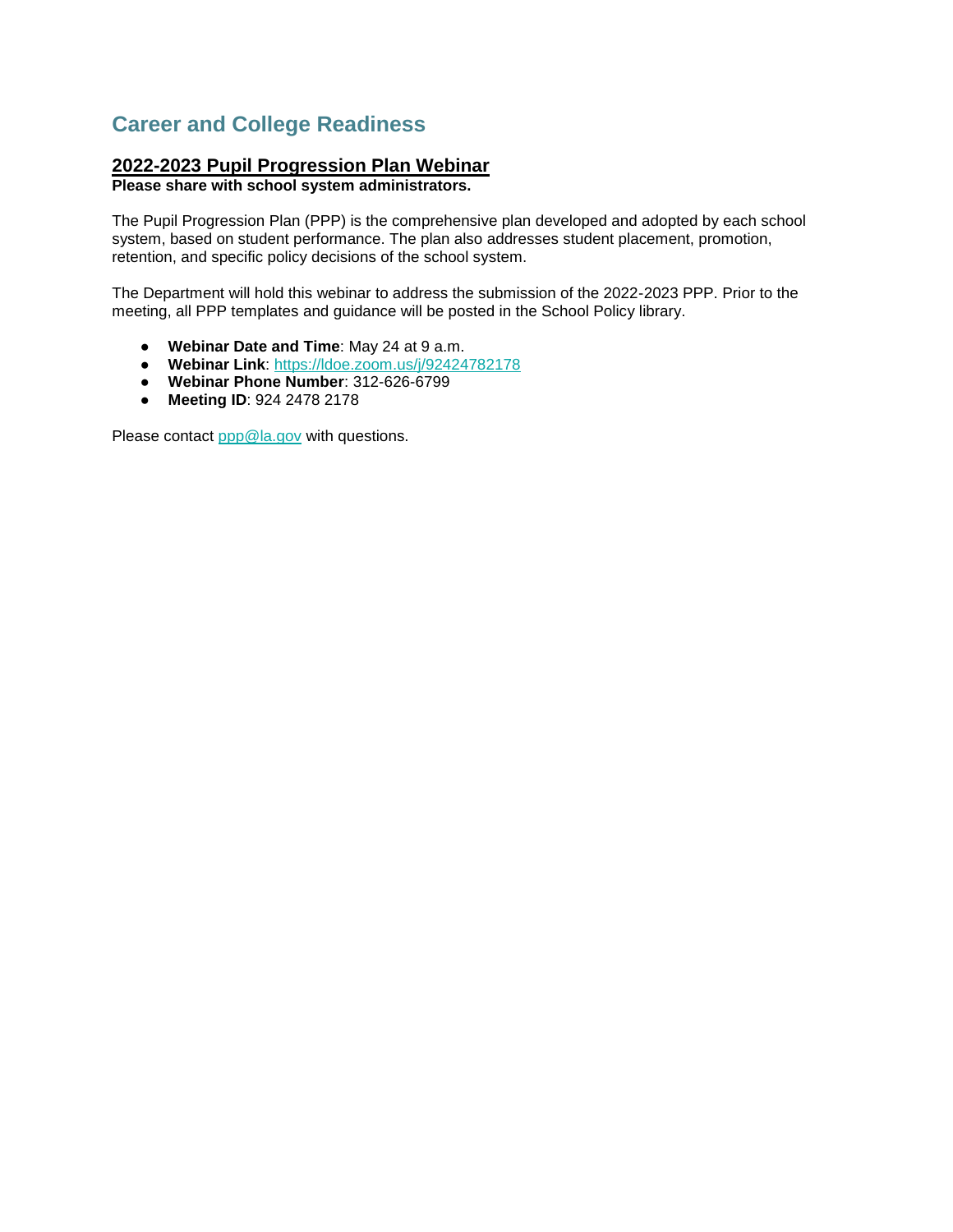## <span id="page-6-0"></span>**School System Financial Services**

### **FY 2021-2022 Nonpublic Textbooks Allocation**

**Please share with Business Managers and Finance Officials.**

DEADLINE REMINDER: Public school systems should support nonpublic schools in their area via the Nonpublic Textbooks Allocation made available to purchase books and educational materials on behalf of the nonpublic schools. The FY 2021-2022 Nonpublic Textbooks Allocation is available to each school system in the Department's electronic grants management system (eGMS). Orders for textbooks, etc. must be delivered to (and received by) the eligible nonpublic school during the period of July 1, 2021 to June 30, 2022, in order to be eligible for reimbursement. Reimbursement requests must be submitted to [Textbook Allocation Guidelines.](https://www.louisianabelieves.com/docs/default-source/links-for-newsletters/fy2021-22-nonpublic-textbook-allocation-guidelines-for-leas.pdf)

The LDOE no later than July 15, 2022.

Additional information is available in the FY 2021-2022 Nonpublic Textbook Administration Program [Reimbursements.](https://www.louisianabelieves.com/docs/default-source/links-for-newsletters/fy2021-22-nonpublic-textbook-allocation-guidelines-for-leas.pdf)

Please contact [nonpublicfinancehelpdesk@la.gov](mailto:nonpublicfinancehelpdesk@la.gov) with questions.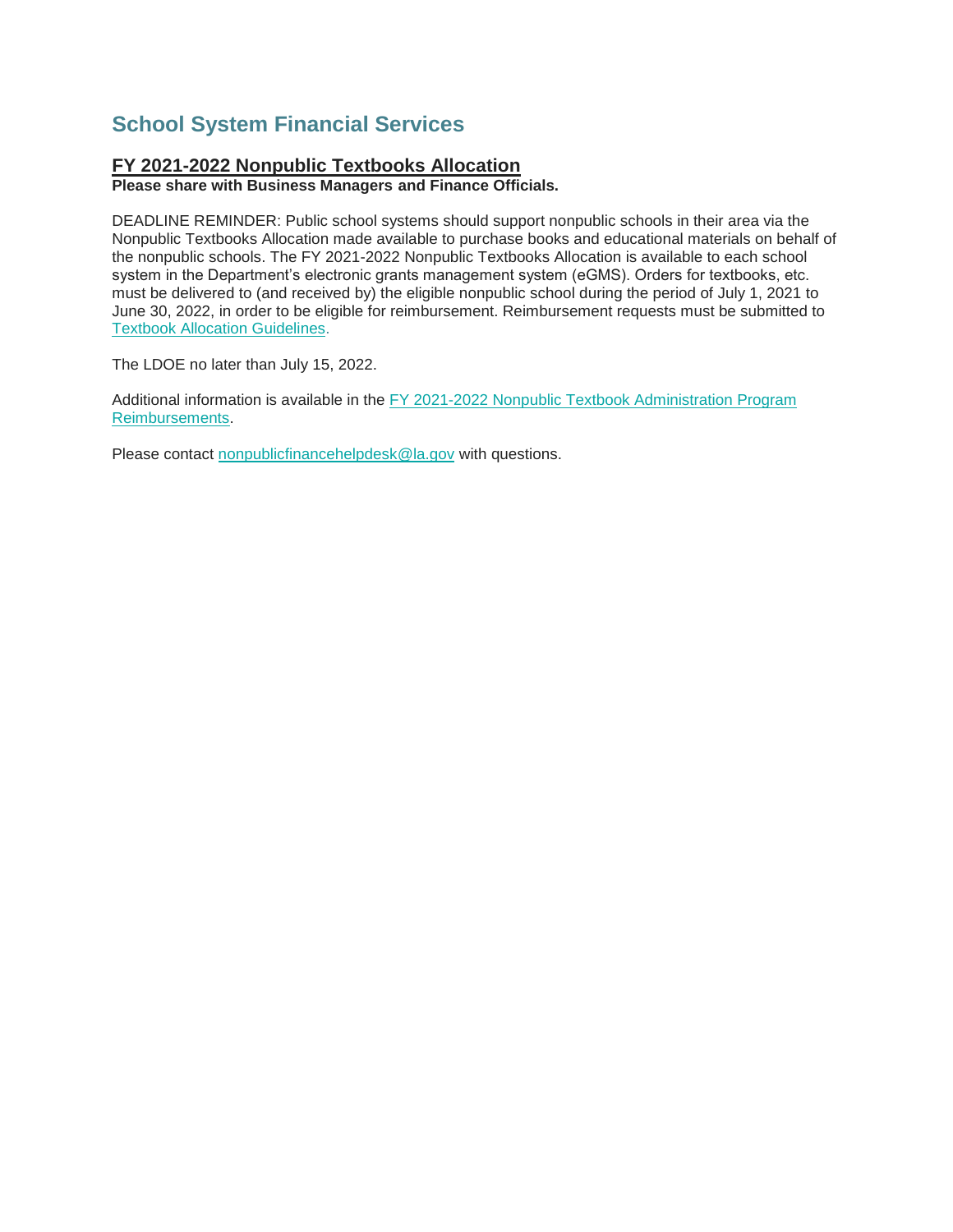## <span id="page-7-0"></span>**Teaching and Learning**

## **Academic Content**

#### **Instructional Support: Instructional Material Reviews Please share with content supervisors and administrators.**

The Department conducts ongoing reviews of instructional materials to support school systems in adopting curricula in all core subjects. Newly rated Tier 1 materials are listed below. All tiered reviews can be found on the [Annotated Reviews](http://www.louisianabelieves.com/academics/ONLINE-INSTRUCTIONAL-MATERIALS-REVIEWS/curricular-resources-annotated-reviews) webpage.The status of all instructional materials submissions can be found in the [Weekly Report.](https://www.louisianabelieves.com/docs/default-source/curricular-resources/online-instructional-materials-reviews.pdf?sfvrsn=a26b841f_654)

| <b>Publisher</b>         | <b>Title and Grade Levels</b>      |      | Core Subject Tiered Rating |
|--------------------------|------------------------------------|------|----------------------------|
| <b>Achievement First</b> | Achievement First Math, Grades K-4 | Math | Tier 1                     |

Please contact [louisianacurriculumreview@la.gov](mailto:LouisianaCurriculumReview@la.gov) with questions.

## **Educator Development**

#### **Principal's Newsletter Appreciation**

#### **Please share with principals and principal supervisors.**

The Department's monthly **Principal's Newsletter** is designed to celebrate and inform building-level leaders around pertinent topics in school leadership. This month's Principal's Newsletter will be released on **May 26**. If you have a building-level leader who you would like to recognize, take a minute to send a shout-out of appreciation using this [survey link](https://forms.gle/azgHb6Tk9vLD4V5t8) by **May 20**. This note of appreciation will be included in our May Principal Newsletter.

Please contact [brandy.branigan@la.gov](mailto:brandy.branigan@la.gov) for more information.

#### **Recruitment, Recovery, and Retention Teacher Survey**

**Please share with school system leaders, principals, and teachers.**

The Department in conjunction with the Region 14 Comprehensive Center, an outside organization that is a partner with the LDOE in improving education in our state, is providing the opportunity for teachers to describe their experiences and perceptions as well as offer suggestions on issues related to teacher recruitment, recovery, and retention.

**Teachers** are asked to complete this short [survey](https://survey.alchemer.com/s3/6839519/Region-14-CC-Teacher-Recruitment-Retention-and-Recovery-Survey) by **June 10.**

Please contact [louisianaleaders@la.gov](mailto:louisianaleaders@la.gov) with questions.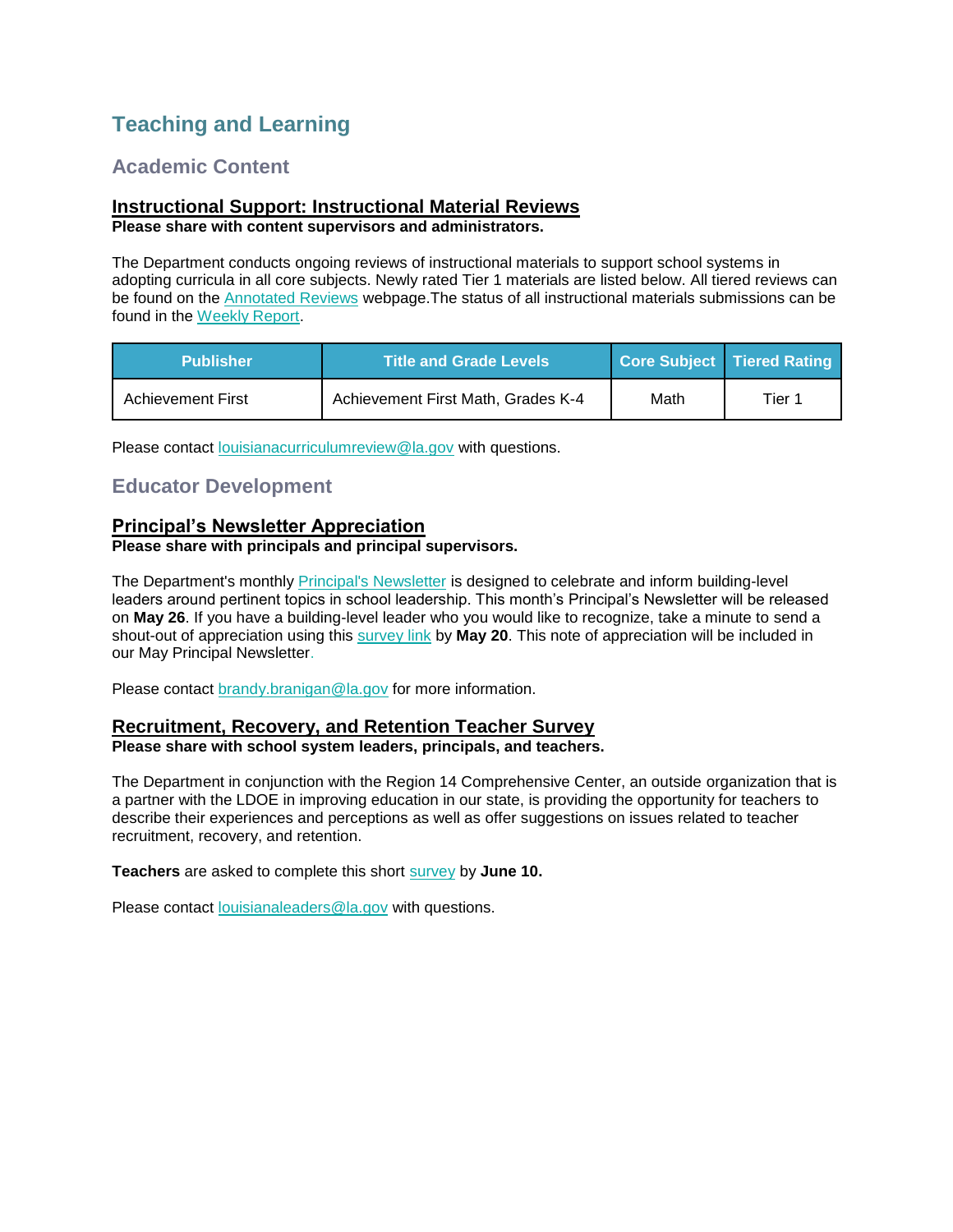### **Recruitment and Retention Funding Strategies**

**Please share with school system leaders.**

As school systems continue to use ESSER funds to address recruitment and retention issues, the [Achieve! Planning Guide for School Systems](https://www.louisianabelieves.com/docs/default-source/operations/achieve!-planning-guidance.pdf?sfvrsn=25d36718_24) shares several links to reference guidance on spending. As systems are planning for summer learning activities, please note that planning and implementing activities related to summer learning is an allowable expense using ESSER funds. Listed below are links school systems can reference for guidance on spending.

- - **[Achieve Compensation Guidance](https://www.louisianabelieves.com/docs/default-source/achieve/achieve!-compensation-guidance.pdf?sfvrsn=d4ce6718_8)**
	- Achieve Allowable Uses
	- Achieve ESSER II & III Funding Allowability and Cost Guidance Crosswalk
	- **[Additional Staff](https://www.louisianabelieves.com/docs/default-source/achieve/achieve!-hiring-investment-examples.pdf?sfvrsn=60fb6718_2)**

Please contact [brandy.branigan@la.gov](mailto:brandy.branigan@la.gov) with recruitment and retention questions, and [LDOE.GrantsHelpdesk@la.gov](mailto:LDOE.GrantsHelpdesk@la.gov) with funding questions.

### **Pre-Educator Pathway Distinction**

#### **Please share with Pre-educator pathway teachers and CTTIE directors.**

The LDOE serves as the certifying agency for the [Louisiana Pre-Educator Pathway.](https://www.louisianabelieves.com/docs/default-source/js-graduation-pathways/pre-educator-pathway-brief---louisiana-pre-educator-pathway.pdf?sfvrsn=7c549d1f_18) Schools should complete the [Pre-Educator Pathway Distinction Form](https://form.jotform.com/220096198837062) to recognize that a student has completed all pathway requirements and earned the Louisiana Pre-Educator credential. Schools should complete the form for Jumpstart students graduating in Spring 2022 by **May 18.**

[Pre-Educator Pathway Distinction Form](https://form.jotform.com/220096198837062) 

- Parental PII Permission Form
- Course completion verification
- Assessment verification

Please contact [believeandprepare@la.gov](mailto:believeandprepare@la.gov) with questions.

## **New Teacher Experience: Summer Kick Off**

**Please share with system leaders.**

The Louisiana Department of Education will host a Summer Kick-off for the New Teacher Experience on **July 25, 2022** from 9 a.m. – 4 p.m. in Baton Rouge, LA for 300 first year teachers. The goals of the event are to:

- Welcome new teachers to the profession.
- Understand the components of Louisiana's New Teacher Experience.
- Engage in professional learning around topics relevant to new teachers.
- Provide statewide networking opportunities for new teachers .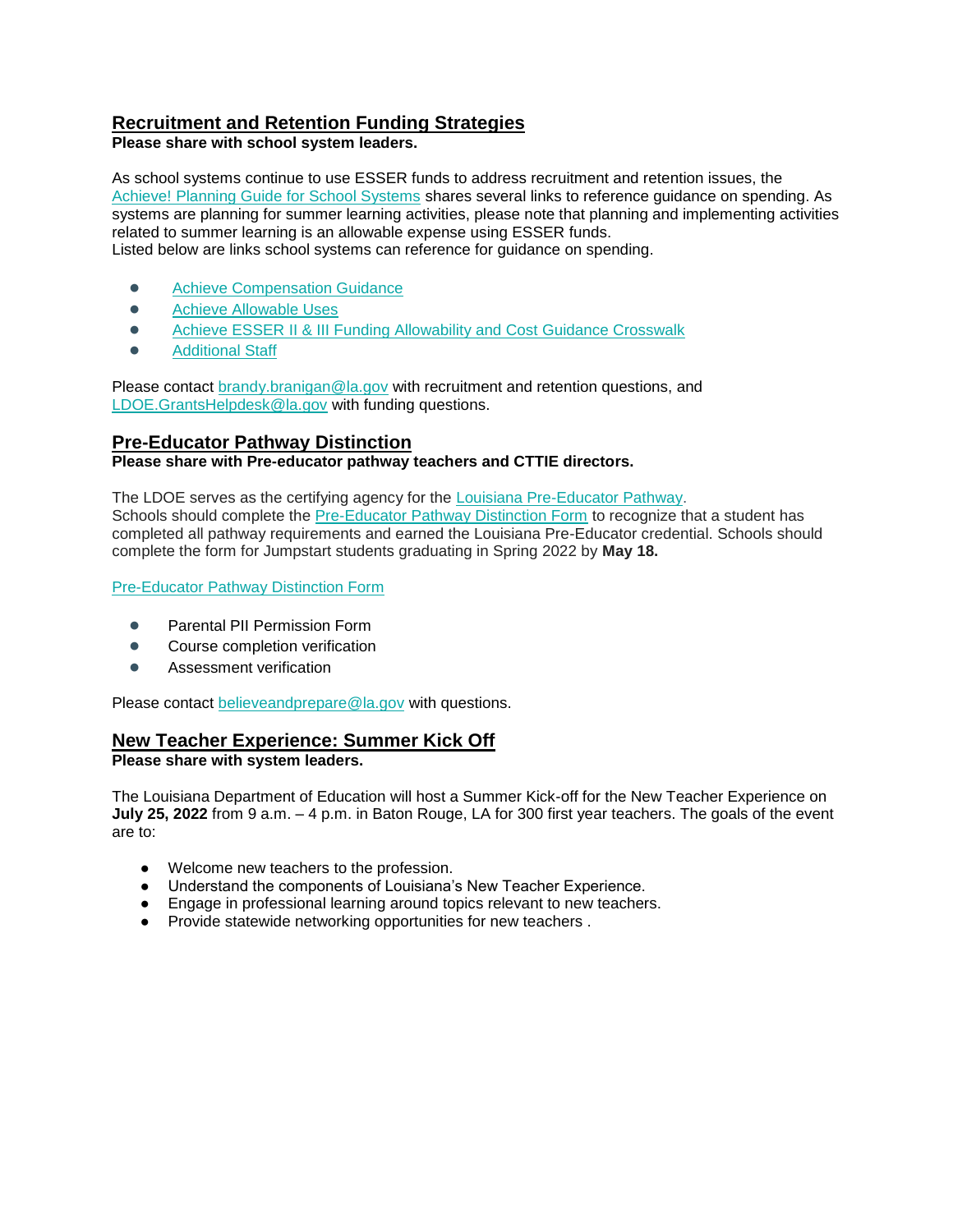Registration for this event will be first come, first served. The registration will open on **Tuesday, June 7**  and close **Friday, July 8** or once capacity is reached, whichever comes first.

School systems must have the name and email address of new teachers in order to register for this event. The link for registering will be included in the June 7 weekly newsletter. Please contact *[laurie.carlton@la.gov](mailto:laurie.carlton@la.gov)* with questions.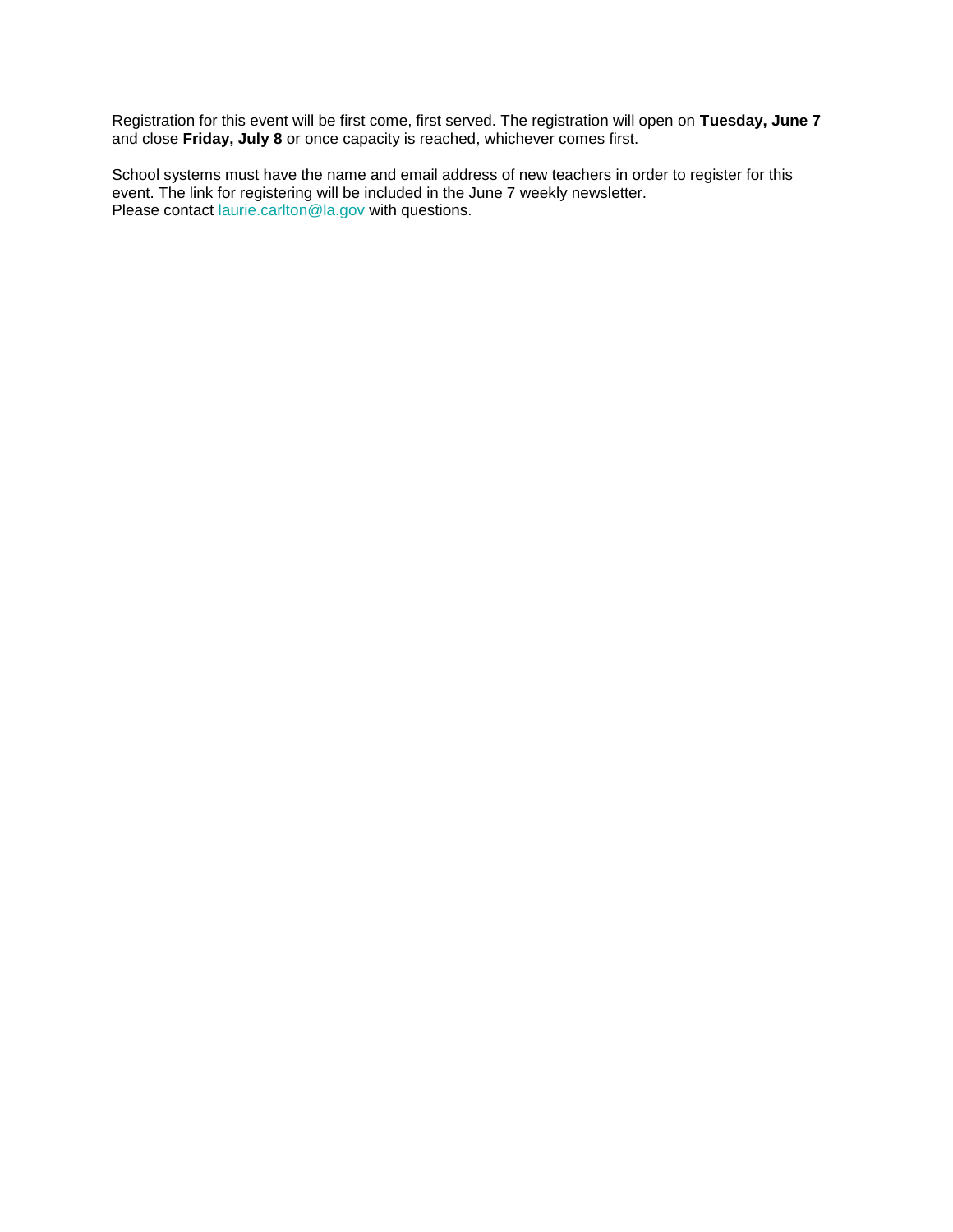### **Real-time Early Access to Literacy (REAL)**

**Please share with school and system leaders.**

Real-time Early Access to Literacy (REAL) provides individualized support for students in pre-K through grade 3 to make progress in their literacy development. REAL provides tutoring services to eligible students in pre-K through grade 3 attending a CIR/UIR-A school.

The Department hosted a summer REAL School System webinar on **May 10** to provide school systems with updated information on the [REAL](https://www.louisianabelieves.com/academics/real-time-early-access-to-literacy) tutoring program. This presentation will be posted on the REAL [website.](https://www.louisianabelieves.com/academics/real-time-early-access-to-literacy)

Please contact holly.manson@la.gov with questions.

#### **Real-time Early Access to Literacy Tutoring Service Providers Webinar Please share with system leaders.**

The Department hosted a REAL webinar for Tutoring Service Providers on **May 12**. This webinar provided updates to Tutoring Services Providers on the processes that should be completed to close out the spring REAL tutoring cycle and to begin the summer REAL tutoring cycle.

The presentation can be found on the [REAL website.](https://www.louisianabelieves.com/academics/real-time-early-access-to-literacy)

Please contact holly.manson@la.gov with questions.

#### **Summer Learning Programs**

**Please share with summer learning program coordinators.**

School systems should be in the final stages of planning their summer learning programs using the planning checklist located in the [Summer Learning Program Guidance.](https://www.louisianabelieves.com/docs/default-source/academics/summer-learning-program-guidance-2021.pdf?sfvrsn=9f5a6618_2) Beginning this summer, all CIR/UIR-A schools are required to implement summer learning programs.

Similar to data collected from Summer 2021, systems should expect to share information about student outcomes. These indicators include:

| Category                                  | <b>Examples</b>                                                                                 |
|-------------------------------------------|-------------------------------------------------------------------------------------------------|
| Curriculum-Embedded Assessments for Math* | Number of math lessons completed<br>$\bullet$                                                   |
| Curriculum-Embedded Assessments for ELA*  | Number of ELA lessons completed<br>$\bullet$<br>Unit Assessments in ELA Guidebooks<br>$\bullet$ |
| <b>Literacy Screeners</b>                 | Screeners approved by the Department (Acadience<br>Reading, DIBELS 8th, STEEP, STEP).           |
| Early Childhood Assessments               | $TS$ Gold $@$<br>$\bullet$                                                                      |
| Other Indicators                          | Writing samples<br>Social-Emotional Program Data                                                |

\* Required

Please contact [keisha.thomas2@la.gov](mailto:Keisha.Thomas2@la.gov) with questions.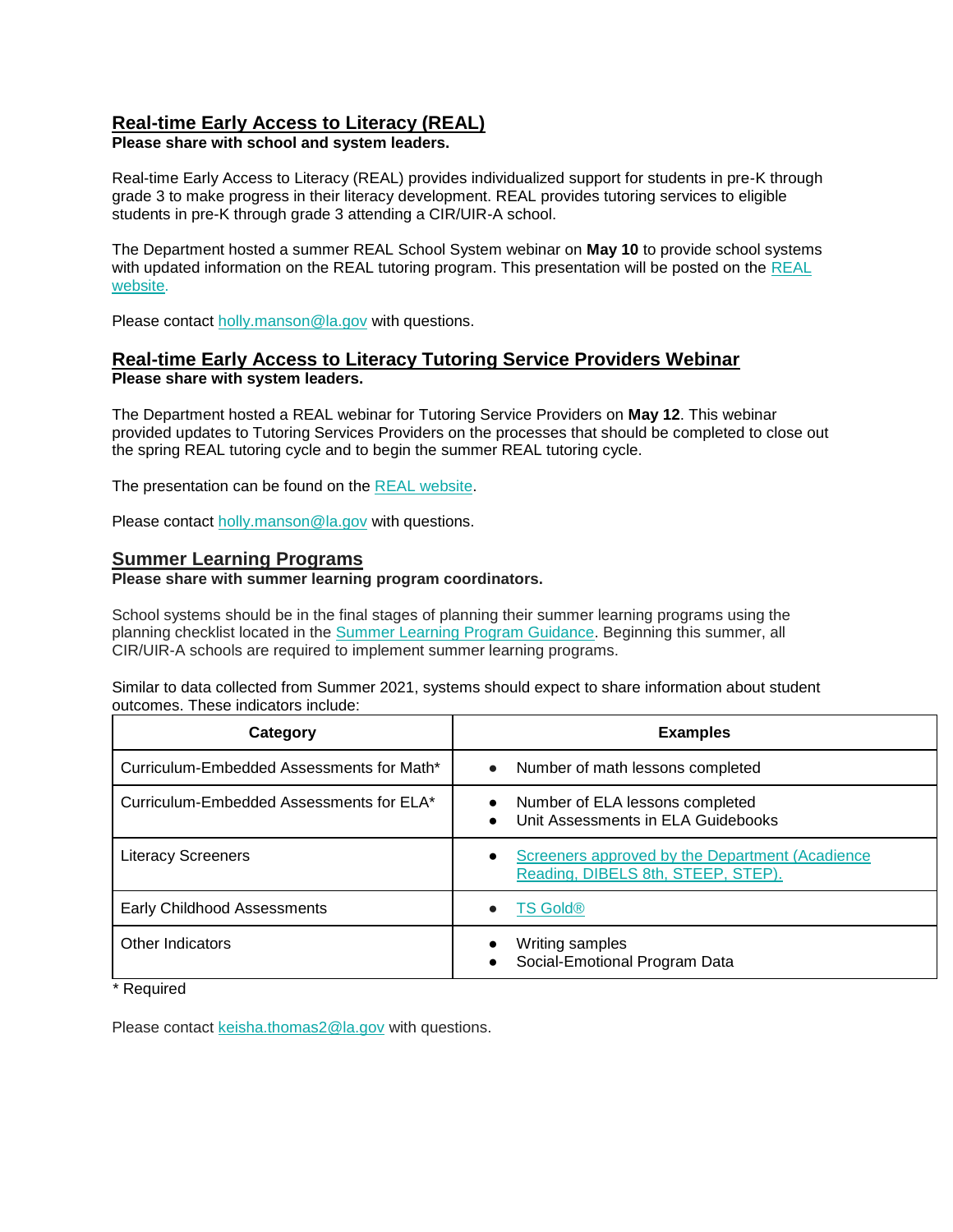### **Teacher Leader Summit**

**Please share with teachers, principals, counselors, librarians, school and system leaders.** 

In less than 20 days, Louisiana's educators will come together at Teacher Leader Summit in New Orleans. Registered attendees will have the opportunity to hear from our [keynote speakers](https://www.louisianabelieves.com/docs/default-source/2022-teacher-leader-summit/keynote-speakers---tl-summit-2022.pdf) Stephen M.R. Covey and Juliana Urtubey.

All registered participants must reserve a seat to attend [sessions](https://whova.com/embedded/event/i6u0jc%2FHaQPA8X9JKRdO22%2FvxgNOBGeJNdxPWRzFISM%3D/?utc_source=ems) during Teacher Leader Summit. Session capacity is limited and available on a first come, first serve basis. For details on how to reserve a seat, as well as prepare for arrival, attendees can use [these recommendations.](https://www.louisianabelieves.com/docs/default-source/2022-teacher-leader-summit/prepare-for-arrival---tl-summit-2022.pdf)

Please contact [ldoeevents@la.gov](mailto:LDOEevents@la.gov) with questions.

#### **CIS Teacher and Staff Evaluations**

**Please share with systems leaders, school leaders, human resource directors, and data directors.**

The teacher evaluation upload window is open. Systems are encouraged to begin finalizing teacher and staff evaluations. The Compass Information System (CIS) will shut down for the 2021-2022 school year on September 1, 2022. Following this date, no teacher evaluation data for the 2021-2022 school year will be able to be amended or added. Please prepare to complete the following no later than August 26, 2022, in [CIS:](https://leads13.doe.louisiana.gov/hcs/FrameWork.aspx)

- Enter and rate both SLTs for teachers and staff.
- Enter professional practice scores (for 2021-2022 only, if the evaluated person scored "Effective: Proficient" or "Highly Effective" (2.5 and above), enter the single score twice).
- Finalize evaluations for VAM and non-VAM teachers; final evaluation scores will recalculate after VAM is complete.

It is also encouraged to enter professional practice scores for leaders and ensure that SLTs are set.

Resources for [evaluation uploads](https://www.louisianabelieves.com/docs/default-source/teaching/compass-information-system-evaluation-upload-guide.pdf?sfvrsn=2c216718_8) are located in the [Compass Library.](https://www.louisianabelieves.com/resources/library/compass) 

Please contact [compass@la.gov](mailto:compass@la.gov) with questions.

#### <span id="page-11-0"></span>**School Improvement**

### **School Support Institutes 2022 - 2023**

#### **Please share with school and system leaders.**

The [Division of School Improvement](https://www.louisianabelieves.com/schools/school-improvement) is pleased to announce the return of School Support Institutes for 2022 - 2023. In collaboration with our vendor, TNTP, School Support Institutes have been redesigned to provide the most relevant and high-quality learning to support Louisiana schools in their improvement efforts.

All school systems may register and send leadership team members to the School Support Institutes for the 2022-2023 school year. School systems with identified CIR or UIR-A schools and those with UIN schools participating in the CLSD grant are required to participate in the School Support Institutes during the 2022-2023 school year. Registration will begin June 6th, 2022.

All current information about SSI, including the learning pathways offered and training dates, can be found in the [School Support Institutes Overview](https://www.louisianabelieves.com/docs/default-source/district-support/school-support-institutes-overview.pdf?sfvrsn=6f16991f_8) document. **Please contact [schoolimprovementdivision@la.gov](mailto:schoolimprovementdivision@la.gov) with questions.**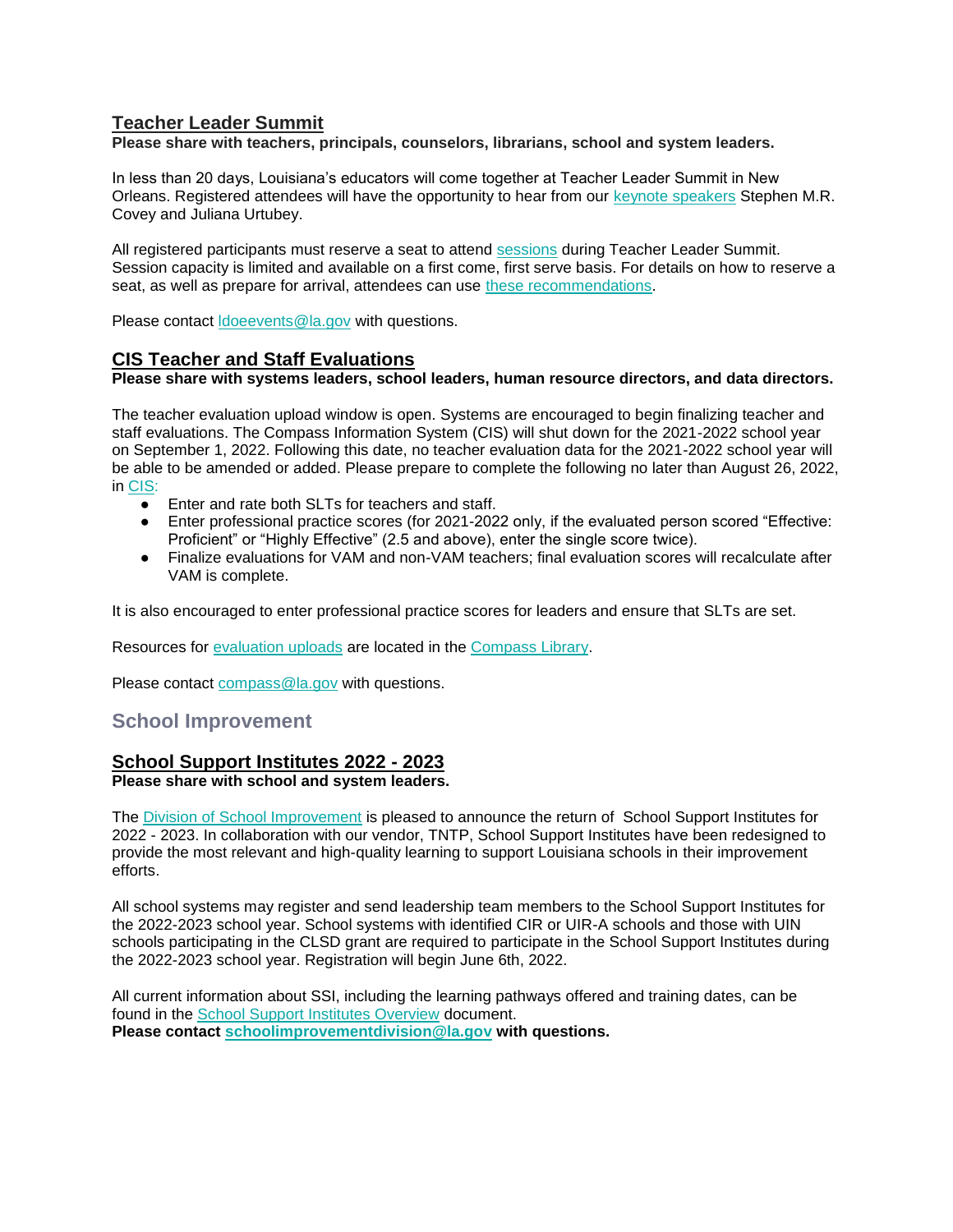## <span id="page-12-0"></span>**Reminders**

- **[Assessment, Accountability and Analytics](#page-13-0)**
- [School System Relations](#page-14-0)
- [Teaching and Learning](#page-15-2)
	- o **[Academic Content](#page-15-0)**
	- o [Diverse Learners](#page-15-3)
	- o [Educator Development](#page-15-1)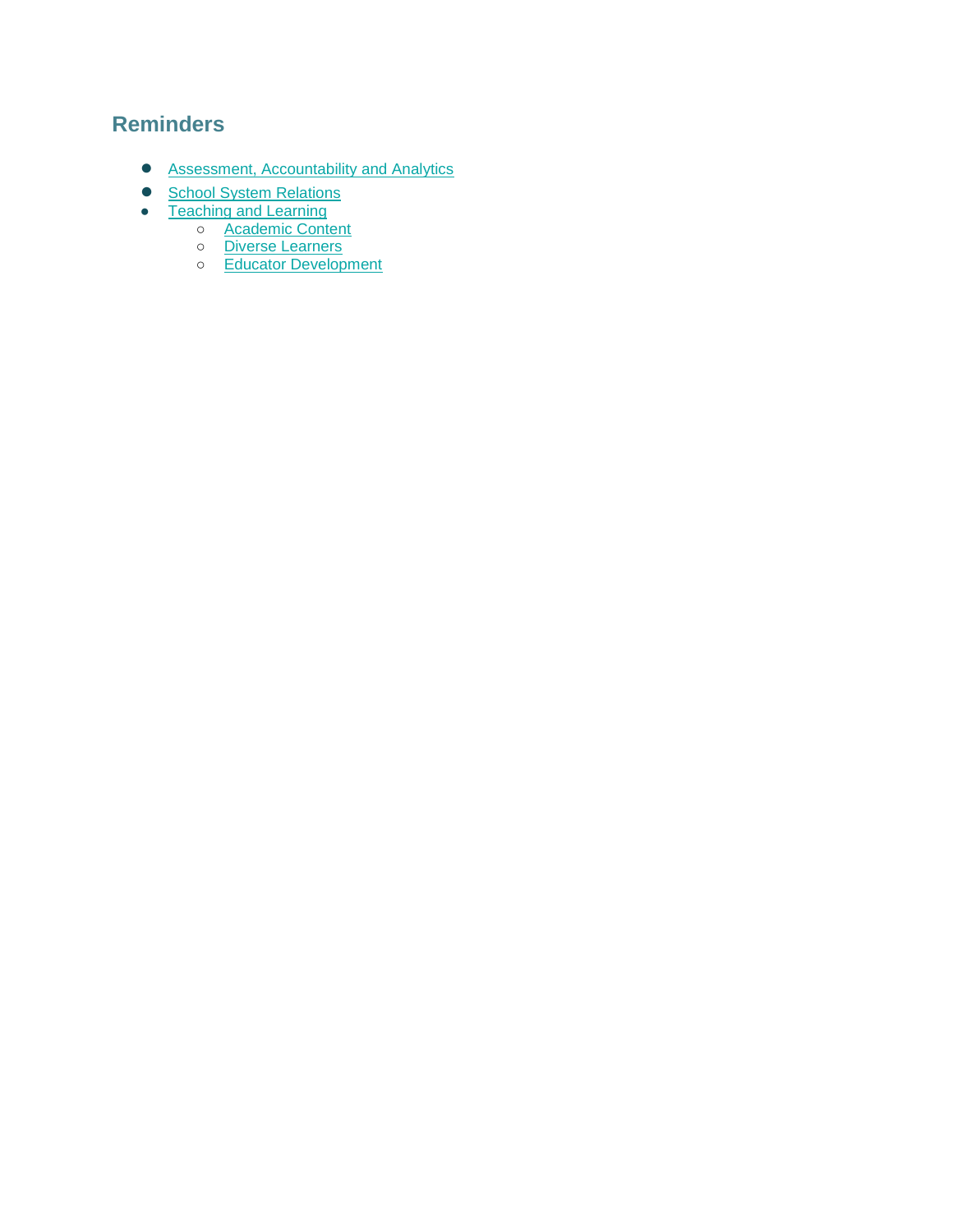## <span id="page-13-0"></span>*Assessment, Accountability and Analytics*

#### **EdLink Accountability Dashboard Launch**

**Please share this information with school and system leaders.**

In an effort to provide more impactful and integrated data analytics, the Accountability Dashboard has now launched in EdLink 360. This Accountability Dashboard replaces the Principal & Superintendent Secure Portal, which is no longer available. The Accountability Dashboard provides secure accountability data and insights for school and system leaders. In addition, the Accountability Dashboard houses a number of professional development videos focused on how school and district leaders can interpret and utilize their accountability-related data.

District security coordinators can assist users in setting up accounts within EdLink. School system and district users should request access through [EdLink Security.](https://leads13.doe.louisiana.gov/lug/Security-EdLink/EdLinkSecurity.htm) Superintendents and district-level administrators should request the District Administrator role, and Principals should request the Principal role.

For EdLink system access issues, contact your local security coordinator. For questions and troubleshooting issues related to EdLink, contact [edlink360@la.gov.](mailto:edlink360@la.gov) For general questions about the data in the Accountability Dashboard, please contact [analytics@la.gov.](mailto:analytics@la.gov)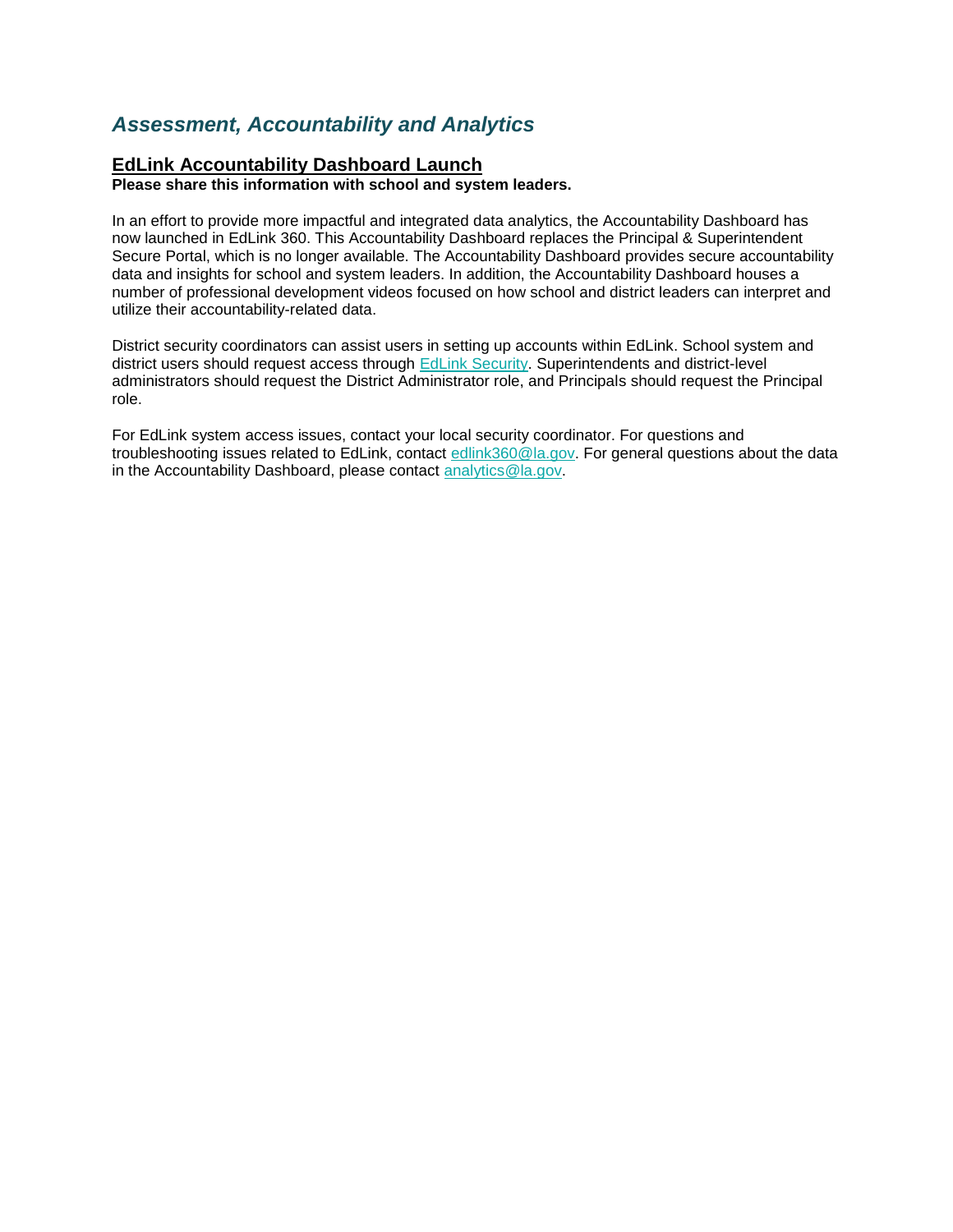## <span id="page-14-0"></span>*School System Relations*

#### **2022 Louisiana Exemplary Educators**

**Please share this information with teachers, school and school system leanders.**

The Louisiana Department of Education recognizes that great teachers and school leaders are critical to student success. Therefore, the [Louisiana Exemplary Educator Recognition Program](https://www.louisianabelieves.com/docs/default-source/key-initiatives/louisiana) serves to acknowledge, honor, and spotlight exceptional teachers, teacher specialists, and school leaders who exemplify Louisiana's education profession.

This year, school systems from all across the state submitted recommendations for the 2022 Louisiana Exemplary Educator Recognition Program through a confidential process where the candidates were unaware of their recommendation. From this impressive group, the Department is proud to announce the [2022 Louisiana Exemplary Educators.](https://www.louisianabelieves.com/docs/default-source/awards/2022-louisiana-exemplary-educators-announcement.pdf)

In acknowledgement of being named an Exemplary Educator, these individuals will receive a certificate of recognition and may be invited to participate on Louisiana Department of Education advisory boards and task forces, as well as be considered for other recognition programs.

To learn more about the [Louisiana Exemplary Educator](https://www.louisianabelieves.com/docs/default-source/key-initiatives/louisiana) Recognition Program, visit the [Award Programs](https://www.louisianabelieves.com/academics/award-programs) page.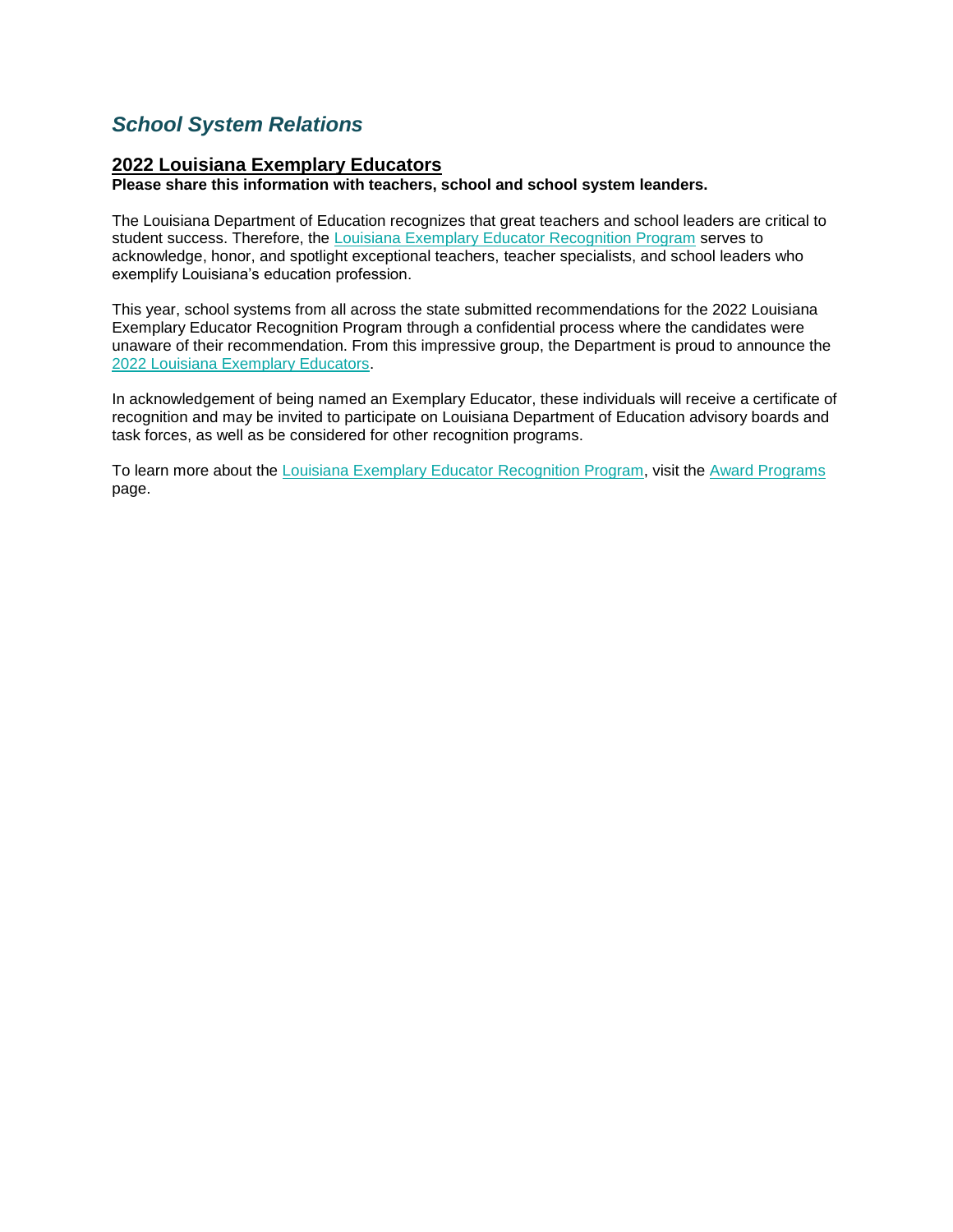## <span id="page-15-2"></span>*Teaching and Learning*

## <span id="page-15-0"></span>**Academic Content**

## **Now Accepting 2022-2023 Teacher Leader Advisor Applications**

**Please share with teachers, system leaders, and site leaders.**

The Department is seeking exceptional educators from across Louisiana to play an influential role in raising expectations for students and supporting the success of teachers. The 2022–2023 Teacher Leader Advisors (TLAs) will use their robust knowledge of teaching and learning to review and create the next wave of high-quality instructional materials and training tools that will be used by thousands of teachers across the state. Interested teachers from all content areas and grade bands should review [this](https://www.louisianabelieves.com/docs/default-source/louisiana-teacher-leaders/teacher-leader-advisor-flyer.pdf)  [informational flier](https://www.louisianabelieves.com/docs/default-source/louisiana-teacher-leaders/teacher-leader-advisor-flyer.pdf) for more information and the application link.

Please contact [classroomsupporttoolbox@la.gov](mailto:ClassroomSupportToolbox@la.gov) with questions.

## <span id="page-15-3"></span>**Diverse Learners**

### **Special Education Advisory Panel Application Open**

**Please share with special education leaders, educators, parents and community stakeholders.**

The [Special Education Advisory Panel](https://www.louisianabelieves.com/docs/default-source/academics/special-education-advisory-panel-(seap)-overview.pdf?sfvrsn=8bfd891f_42) (SEAP) [application](https://www.louisianabelieves.com/docs/default-source/students-with-disabilities/seap-member-vacancy-announcement-and-application.pdf?sfvrsn=4ea76618_12) is now open. SEAP advises and assists the Louisiana Department of Education with the provision of free and appropriate public education for individuals with disabilities. It exists by authority of the Individuals with Disabilities Education Act (IDEA) to provide guidance on special education programs and services. Interested applicants can find the vacant roles and more information in the [vacancy announcement and application,](https://www.louisianabelieves.com/docs/default-source/students-with-disabilities/seap-member-vacancy-announcement-and-application.pdf?sfvrsn=4ea76618_12) and interested applicants should apply during the month of May 2022.

Please contact [specialeducation@la.gov](mailto:specialeducation@la.gov) with questions.

## <span id="page-15-1"></span>**Educator Development**

### **K-2 Learning Year: Phase I Office Hours**

#### **Please share with systems leaders and school leaders.**

K-2 Learning Year: Phase I Office Hours provide additional support for systems implementing CLASS® or (TAP/Best Practices) observation rubrics. Meetings are bi-monthly at noon. Upcoming topics include:

NIET overview of NIET (TAP/Best Practices) observation rubric

- **Meeting Date and Time:** May 18 at 12 p.m.
- **Meeting Link:**

<https://ldoe.zoom.us/j/98569851139?pwd=b0VGdTIvcThYWElZT3VnWWQzYU1kZz09>

- **Meeting ID#:** 985 6985 1139
- **Meeting Passcode:** 578203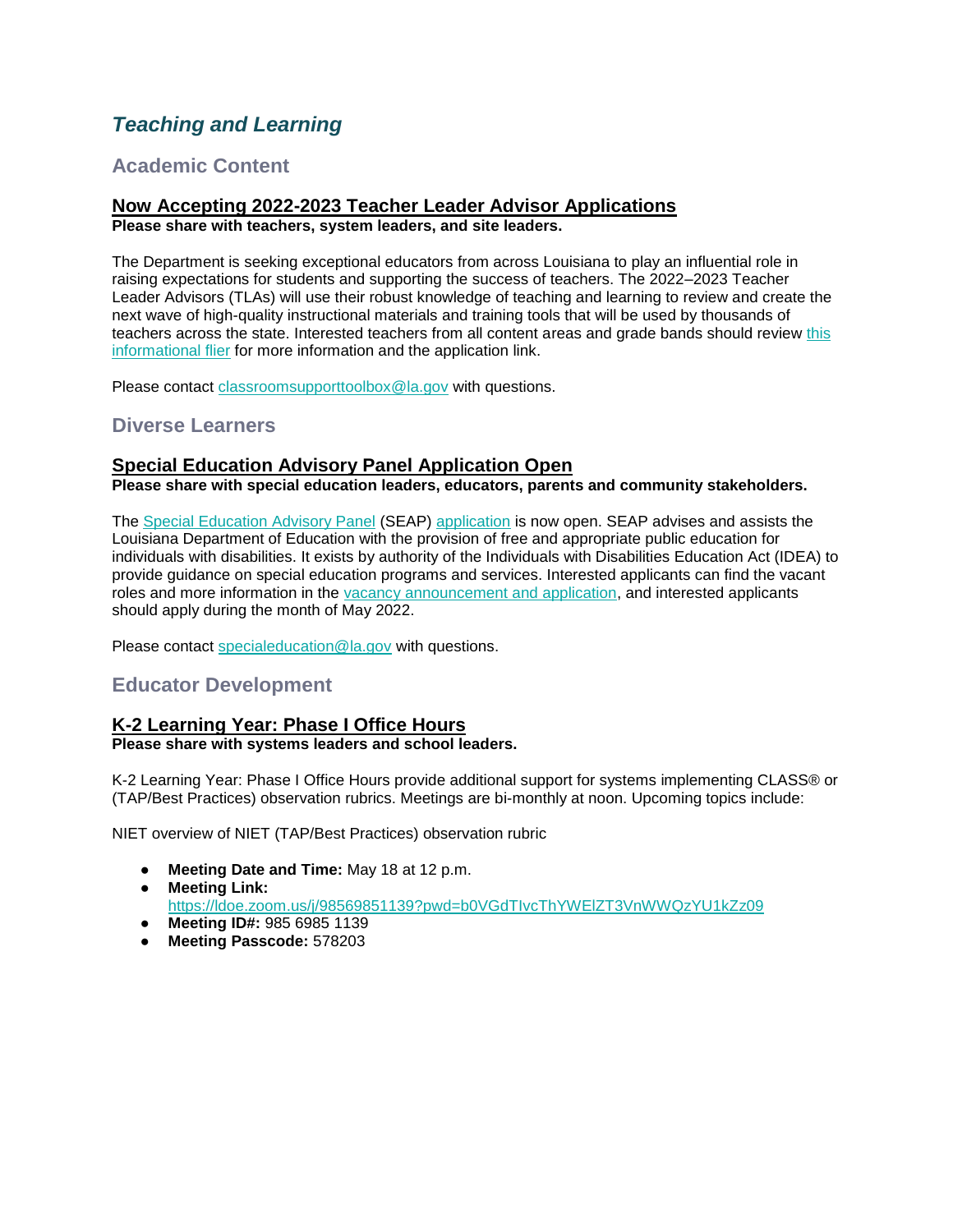#### **Teachstone overview of myTeachstone data and reporting platform**

- **Meeting Date and Time:** June 15 at 12 p.m.
- **Meeting Link:**  <https://ldoe.zoom.us/j/98569851139?pwd=b0VGdTIvcThYWElZT3VnWWQzYU1kZz09>
- **Meeting ID#:** 985 6985 1139
- **Meeting Passcode:** 578203

#### **NIET overview of EE PASS data and reporting platform**

- **Meeting Date and Time:** June 29 at 12 p.m.
- **Meeting Link:**  <https://ldoe.zoom.us/j/98569851139?pwd=b0VGdTIvcThYWElZT3VnWWQzYU1kZz09> ● **Meeting ID#:** 985 6985 1139
- **Meeting Passcode:** 578203

Please contact [lori.pennison@la.gov](mailto:lori.pennison@la.gov) with questions.

#### **Continuous Learning Please share with system leaders.**

The Department will provide school systems with guidance on how to develop a continuous learning plan for modified operations. The guidance will include a framework for systems that includes what triggers (e.g., percent of students impacted, impact on operations or facilities) a system to initiate a continuous learning plan and the scale of activating continuous learning.

The Department will host two webinars this summer on Continuous Learning Planning. The first one will be held on June 15 at 2:30 p.m. and the second one will be held on July 14 at 9 a.m. System leaders should plan to attend one of the webinars.

- **Webinar Date and Time:** June 15 at 2:30 p.m.
- **Webinar Link[:](https://ldoe.zoom.us/j/98516651581?pwd=RGRGTHZHQ1YwSnBKT0RRU2toSFRsdz09)** <https://ldoe.zoom.us/j/98516651581?pwd=RGRGTHZHQ1YwSnBKT0RRU2toSFRsdz09>
- **Meeting ID:** 985 1665 1581
- **Passcode:** 565717
- **Phone:** 1-346-248-7799
- **Webinar Date and Time:** July 14 at 9 a.m.
- **Webinar Link:** <https://ldoe.zoom.us/j/99824313990?pwd=eXFsOXMxb0svWmhscWcwNFJBOWtiUT09>
- **Meeting ID:** 998 2431 3990
- **Passcode:** 901854
- **Phone:** 1-346-248-7799

Please contact [keisha.thomas2@la.gov](mailto:keisha.thomas2@la.gov) with questions.